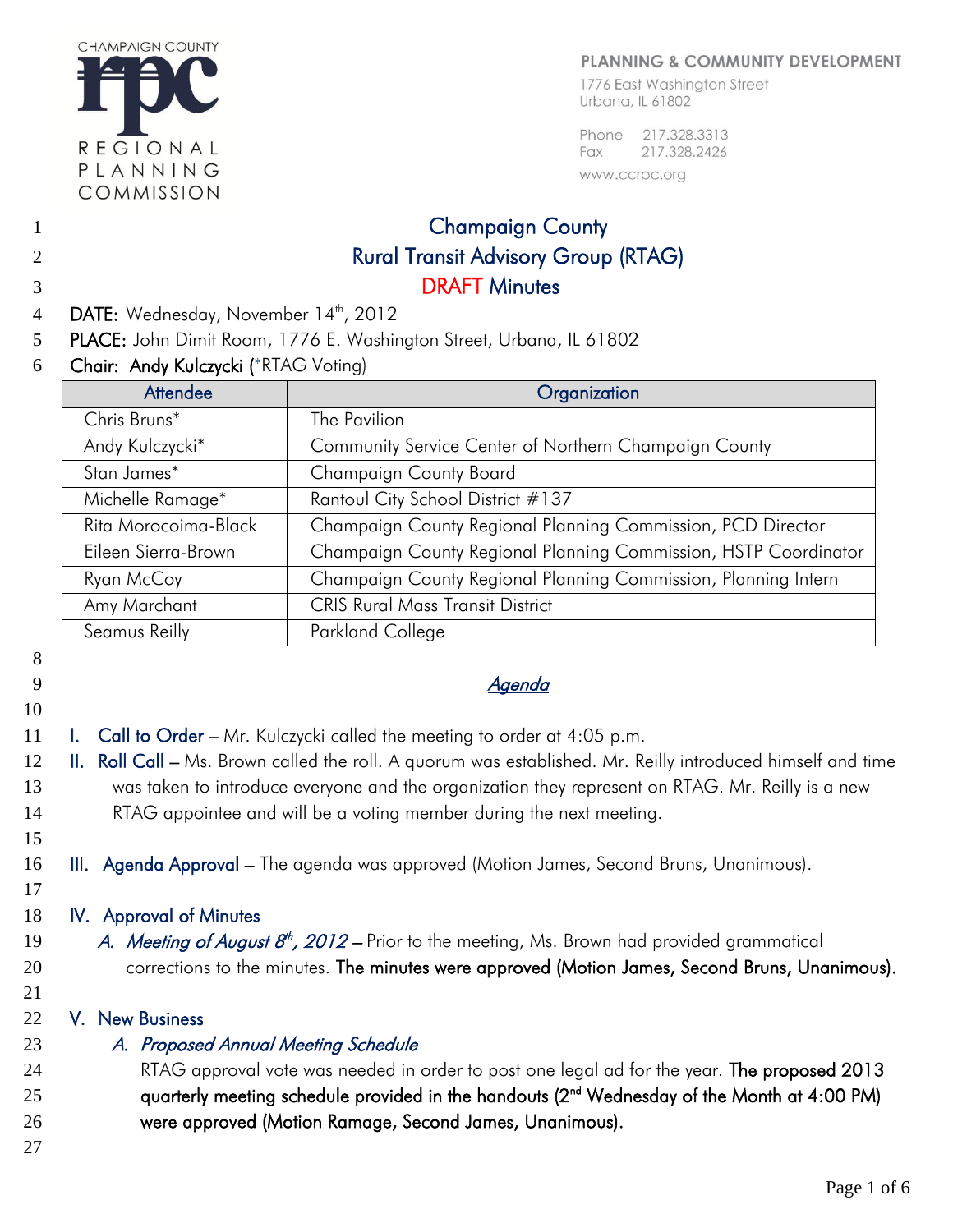## 28 B. CRIS Service Report: FY13, 1st Quarter Prepared by CCRPC (Eileen Sierra- Brown)

 Purple handout provided is the FY13 first quarterly report. Ms. Marchant reported with August having 23 service days that a corresponding increase in overall trips provided. She also noted that 31 in the trip breakouts, medical trips are the primary service being provided, however, personal, shopping, and employment trips are growing as well, and are equally important. There were 1,300 33 to 1,400 average trips per month with August being the busiest with 1,700. Having some difficulties with dispatchers being unable to convey to riders what can and cannot be booked. While the dispatchers try to squeeze in as many rides as possible there are always safety factors to consider.

 Ms. Marchant also noted that number of trips requiring the lift to be utilized do appear to be quite higher than she would have anticipated.

 Ms. Marchant also indicated that the Indigo contract is coming to a sunset, and that in August the vehicle for that service contract could be used in the month of August. Indigo Apartment bought 43 their own vehicle and will no longer be contracting CRIS for the service. The vehicle may be used for another project to be determined at a later date.

 Ms. Brown noted a transposing error occurred on the chart she prepared (see monthly comparisons between 2011 and 2012 for the same fiscal quarters and the drop in totals for the month of September). Mr. Kulczycki also pointed out that July 2011 was repeated twice. Ms. Brown 49 stated she would have this chart corrected and emailed to RTAG after the meeting, as well as posted online.

 Mr. James noted that overall the total number of trips has increased steadily and the highest in the winter months as anticipated, even though this winter was fairly mild. Mr. Kulczycki requested that once enough data is available, it would be beneficial to have a month by month comparison from year to year. Ms. Marchant reiterated that there are so many factors as to why one month is higher than another. Mr. James inquired if the average per day in the red bar was the number of persons. Ms. Brown responded and stated the average per day was total trips within a month divided by 58 total number of service days within the month (M-F); therefore, the blue bar was total trips and the red bar was the average per day (refer to trend chart from handouts). Ms. Marchant noted that the even and odd number of total trips provided is a reminder that not every person takes two trips as 61 they may use other methods to return home.

## C. Champaign County Rural Public Fiscal Report (Amy Marchant)

 Ms. Marchnat updated that CRIS applied for both a Job Access Reverse Commute (JARC) and New Freedom grants for Champaign County. CRIS was notified that they were awarded the grants; however, the bad news is that IDOT only awarded operating funding and not vehicle funding for those grants. Ms. Marchant noted that there is a lot of analysis about how to run varying routes and when/where vehicles can be pulled from to make up for the gap in the rolling stock that was not awarded with these grants. On a brighter note, Ms. Marchant received word from the Veterans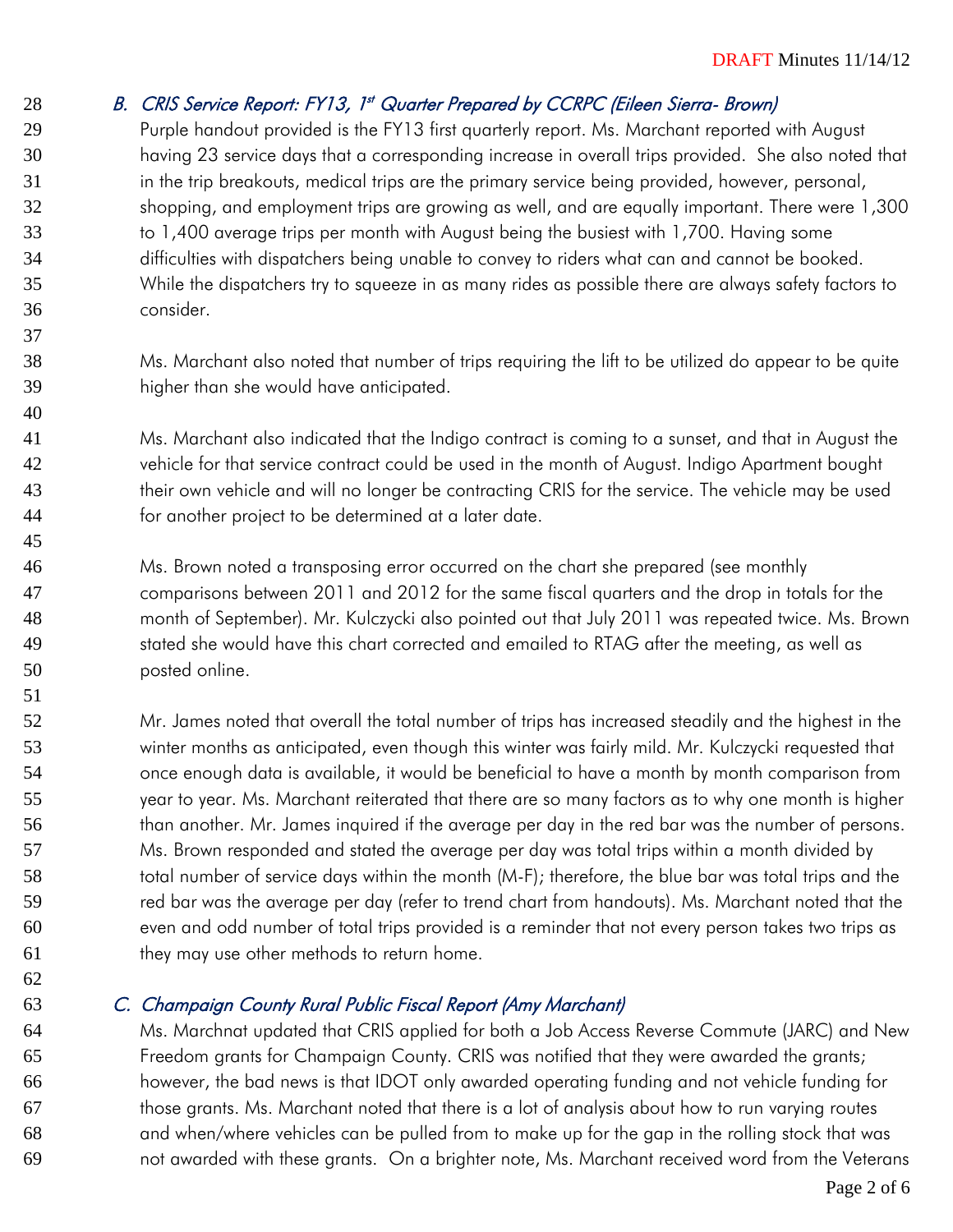Administration that they have ordered the vehicle, which was going to be used as local match for these grants. However, there is no known schedule on when that will be delivered. Ms. Marchant is hopeful it will be delivered sooner than later. Essentially, the JARC will allow for a deviated fixed route running a loop four times a day starting in Rantoul to Parkland to medical facilities on University Avenue then back to Rantoul. Ms. Bruns clarified that the award notification had been provided to CRIS and inquired when the JARC route would begin. Ms. Marchant indicated the route would begin based on when the contract from IDOT was delivered. Ms. Sierra confirmed that 77 they were definitely awarded the grants based on the State Oversight Committee (SOC) scores. Mr. Kulczycki inquired how many vehicles were applied for in the grants and how this would impact the delivery of services. Ms. Marchant responded that two were applied for and that they would have 80 to look into various ways to redistribute the vehicles from the current fleet that is being overbooked 81 at this time. Ms. Bruns inquired if the two vehicles are not provided then would the grant award be 82 status given back. Ms. Marchant said they would try to still deliver the service, however lining up the resources and spending down the grant will be difficult and will impact operations. The 84 Consolidated Vehicle Procurement (CVP) funding was discussed regarding the start-up vehicles for Champaign County.

{Ms. Ramage entered the meeting at this time.}

89 Ms. Marchant described how the New Freedom would be focused on medical rides on county-wide in Champaign County. The same is true for the Vermilion County New Freedom grant. Plus, this award will allow direct routes between the counties for people traveling to the VA hospital. Currently the county line is an invisible barrier for connecting trips between the counties, even 93 though medical trips are often interchanged between the two counties. Ms. Brown described other various projects throughout Region 8 that were awarded JARC and New Freedom grants including 95 CRIS' Vermilion County Corn Cruiser JARC route.

 Ms. Marchant also reported that in October CRIS received Champaign County's fourth quarter {FY12} payment from IDOT. The first quarter {FY13} requisition for payment was submitted to 99 IDOT; however, CRIS is waiting on IDOT to execute Champaign County's FY13 contract {note: requisitions cannot be processed until the executed contract is in place}. Ms. Marchant noted that 101 technically CRIS is operating in Champaign County without a signed contract, which is a standard practice for IDOT, as it takes them typically longer to execute a contract than operational requisitions accrue and are submitted; although that is a concern for the CRIS MTD Board.

## D. CCRPC Oversight & CRIS Rural MTD (Rita Black & Amy Marchant)

106 A month and a half ago, Ms. Black received a letter from IDOT-DPIT stating that CCRPC can no 107 longer provide oversight of CRIS on behalf of Champaign County and continue to be contracted to facilitate the regional rural transit coordination for HSTP Region 8 (12 counties). This change by IDOT-DPIT is a result of the changing compliance responsibilities of the coordinator. However, county staff is not willing to facilitate the pass-through funding activities (i.e. reviewing requisitions 111 and facilitating the RTAG meetings). Therefore, the only option to continue with operations, as they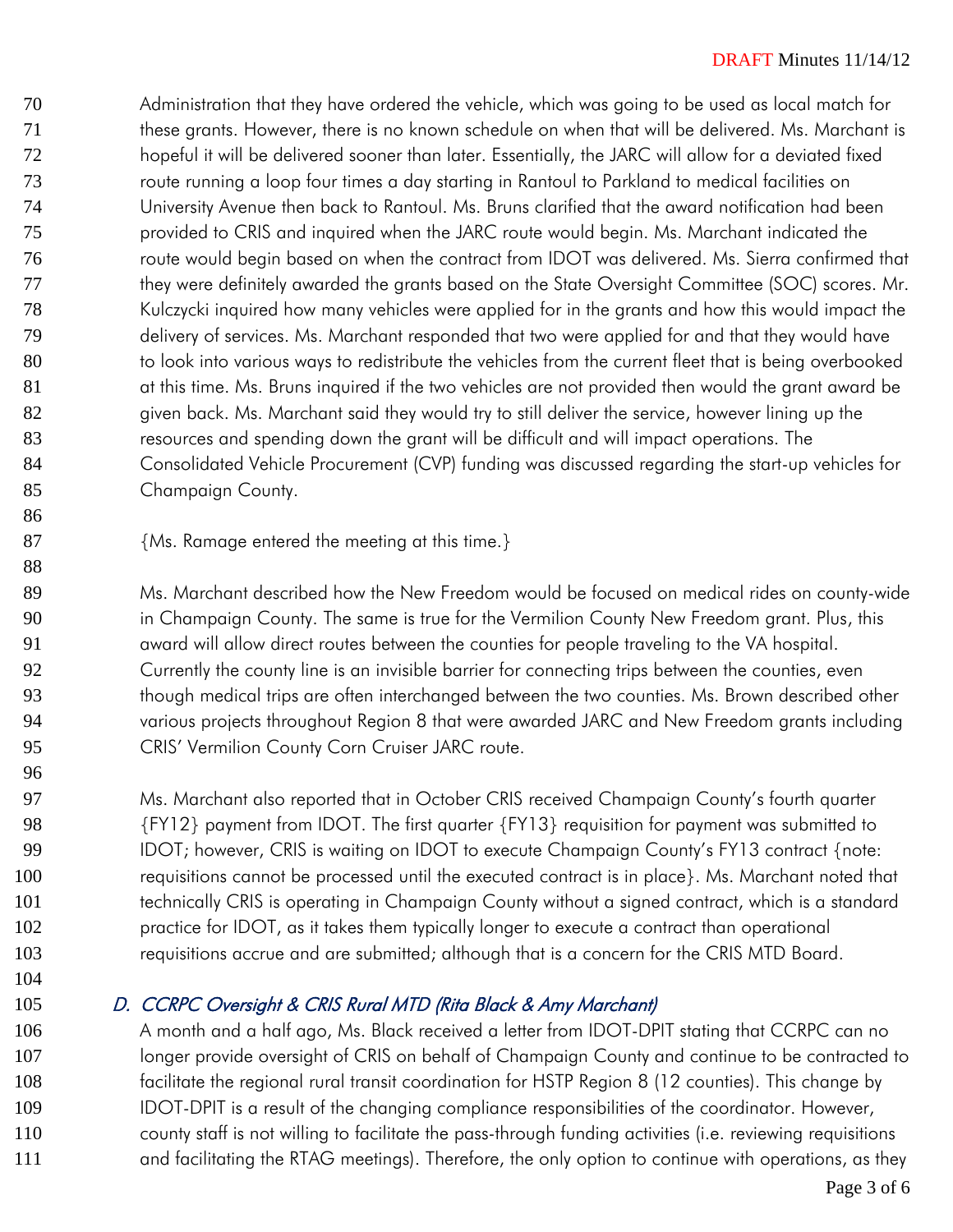112 are now, is to transition from CRIS, as the operator, to becoming the Grantee by annexing into 113 their Rural MTD (refer to the attached steps letter provided in the handouts on the back table).

114

129

115 Mr. James spoke of how well the service has gone and how well CRIS has operated it and doing 116 this for the right reasons, for the community. He has communicated this to the County Board; 117 however there might be some resistance on the idea of annexing into the MTD. Ms. Black also 118 outlined the recent changes in the County Board, which could prove difficult when changing the 119 grantee status and transferring the liability to CRIS Rural MTD. The hope is this transition could be 120 complete within six months' time. Ms. Black continued to describe how annexing into the MTD 121 would result in Champaign County MTD board members being appointed. Those appointees 122 could be RTAG members and/or could be comprised of county board members. Mr. James noted 123 his recommendation would be for them to look first at the advisory board for appointees and then 124 go from there. Likely, a county board member will be on the Rural MTD board, as well. Ms. 125 Marchant will be working with her MTD board to adjust bylaws for the transition. Politically, right 126 now, there are many ongoing changes on the County Board. Committees are currently being 127 formed and Mr. James may not necessarily be reappointed to the RTAG – although he has 128 expressed his interest in staying involved.

130 Mr. Kulczycki recapped the discussion by stating that: 1) IDOT (the state) sent a letter stating RPC 131 cannot be administratively involved in oversight functions of the grantee due to possible conflicts of 132 the HSTP Region 8 contract with compliance responsibilities assigned to Ms. Brown; 2) the county 133 was responsible for all grantee oversight, (passing through the funding) but they were not 134 agreeable with it, resulting in RPC filling that role on behalf of county; 3) based on the operational 135 and administrative issues involved, the proposed solution is for Champaign County to annex into 136 CRIS Rural MTD (Vermilion County) - as its not a taxing body and it will reduce the liability of the 137 county. Currently, the county is not receiving any administrative funds. RPC is being reimbursed for 138 staff time spent on monitoring the fiscal end of the pass-through and facilitating RTAG. Therefore, 139 no funding losses for the county would occur with this change. Logistically, MTD board members 140 could participate in conference calls to reduce the burden. During the November 8<sup>th</sup> CRIS MTD 141 board meeting, they gave Ms. Marchant the green light to adjust the bylaws as needed and would 142 be willing to meet 50/50 in both locations; however, CRIS' attorney advised not to adopt the new 143 bylaws until everything for the annexation was in place. Mr. Kulczycki inquired if this was her 144 agency's board or if this was an MTD board that gave her the green light. Ms. Marchant 145 responded that they are two separate boards between the Center for Healthy Aging and the CRIS 146 Rural MTD; although the MTD board is comprised of members from the Healthy Aging Board. The 147 CRIS Center for Healthy Aging's board has 15 members and the CRIS Rural MTD board includes 5 148 of those 15 members, therefore they serve on both boards. This group used to be the 149 transportation committee that became a board when the MTD was established, and they 150 intentionally made it a small board in anticipation of Champaign joining their board. Ms. 151 Marchant noted this was a recommendation also made by Dave Specke, IDOT-DPIT Deputy 152 Director). Mr. James inquired if there were other counties currently doing this, and Ms. Marchant 153 confirmed there were.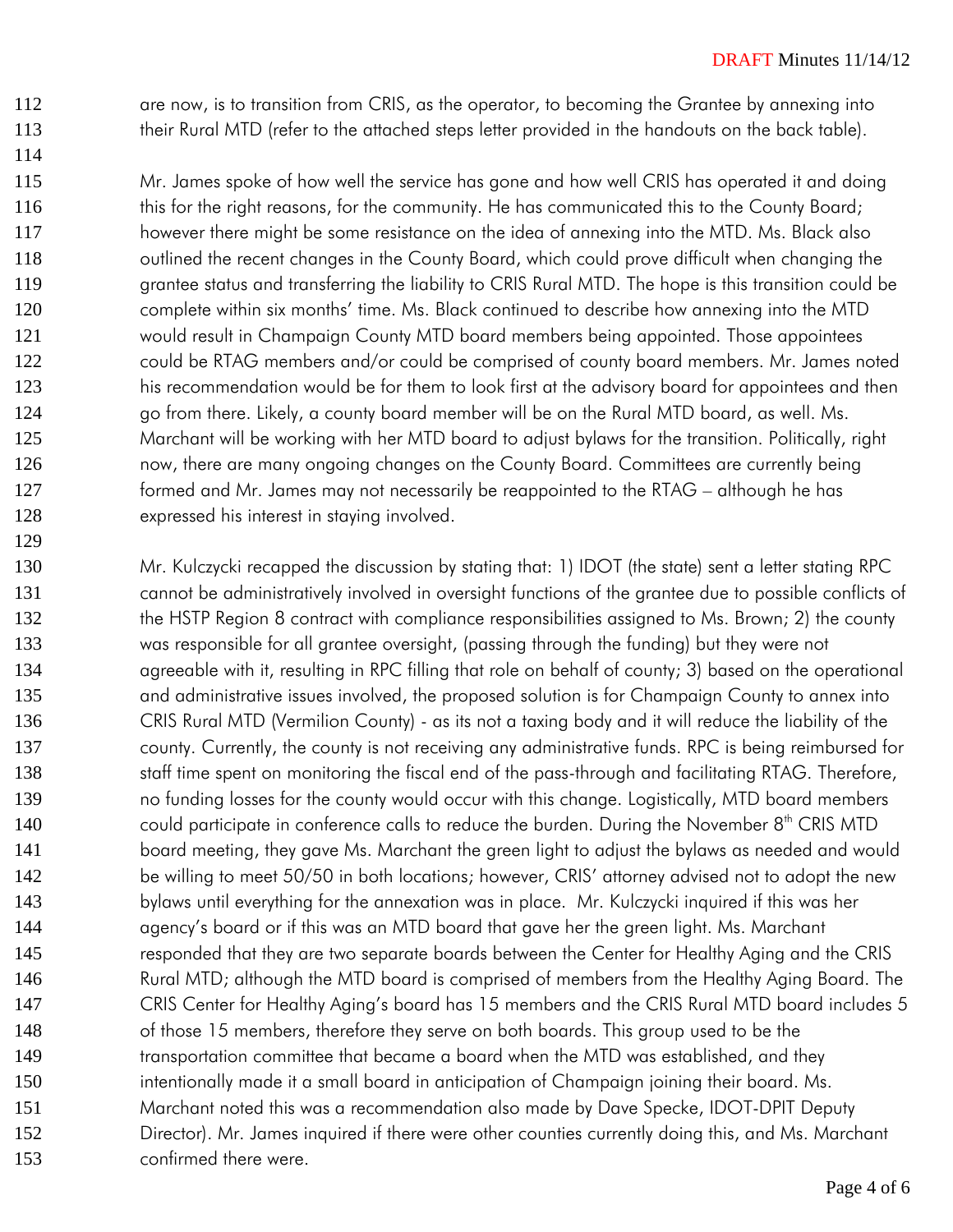- Mr. James described items needed, which included Ms. Marchant providing bullet points concerning what this entails, (similar to the letter provided) concerning the no taxation aspects); 156 then calling Ms. Busey (County Administrator) to provide updates and request the state's attorney review all documents, such as the needed resolution.
- Mr. James noted that this is done with a lot of other groups, so they should be familiar with what is involved. It is hoped to to include this on the agenda by January and completed by March to help with the transition. The group discussed all the political issues involved and the county board process. The documents need to be worded to help explain how it works, and provide examples when submitting to the board. Mr. Kulczycki asked if there was any other reasonable option besides annexation. The group concluded that this was the best way to move forward.
- The annual service report as described in the bylaws will go before the Champaign County Board 167 in November on the Thursday after Thanksgiving.
- There was a consensus that RPC proceed in this direction to annex into the Champaign County Rural Public Transportation Grant into CRIS rural MTD. Mr. Seamus recommended adding 171 language as to where the funding is coming from. A letter from RTAG, signed by Mr. Kulczycki, will be prepared and sent to the Champaign County Board.

## VI. Old Business

## A. Update – CRIS Rural Rider Letter (Amy Marchant)

- The CRIS letter (tan handout) was distributed, explaining the changes in the Rural Rider program, now referred to as the Senior Passport Program. The changes for the rural rider program are going 178 into effect on December 1<sup>st</sup>. This letter was sent to all riders and the response was fairly quick. In particular, the Circle of Friends (COF) riders wanted no fares be required for the transportation of 180 their five clients. The fare is \$5 each way. Ms. Marchant is looking at the possibility of using the New Freedom grant to cover the cost of these trips. The cost is currently being paid by the riders and the COF is not interested in entering into a service contract to cover the cost of the transportation. 183 However, COF could get the cost reimbursed by the state if they enter into a service contract. In doing so, they would have to pay for it and wait for the state to reimburse. COF did contact East Central Illinois Area on Aging (ECIAAA) regarding the changes and they confirmed the changes to 186 the program. Ms. Marchant also requested the East Central Illinois Area on Aging if the funding that was turned down by Piatt County could go toward the large demand of seniors for transportation in 188 Champaign County.
- 

## 190 B. CCRPC Rural Mobility Transportation Plan & HSTP Update (Ryan McCoy & Eileen Sierra-Brown) -

 Due to time, this item was tabled until the next meeting. The presentation was going to cover months added since the last meeting to the origin and destination hot spot maps (same as presented last time, just with new data collected). All of which can be emailed to RTAG after this meeting.

Page 5 of 6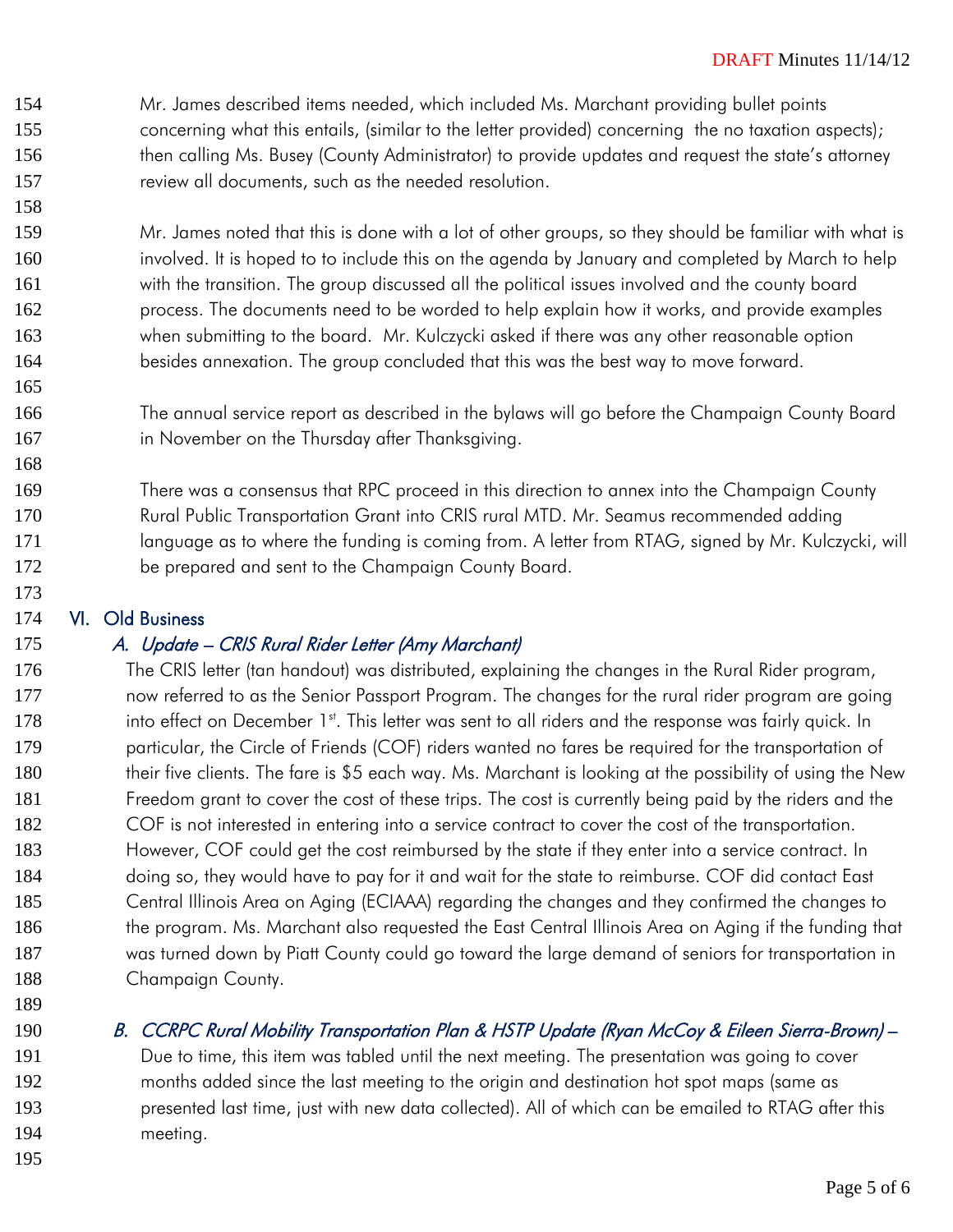- 196 VII. Announcements Ms. Marchant announced that the bike rack CCRPC referred them to (a spare one 197 CUMTD had acquired) was, in fact, installed and available for any riders at this time.
- 198
- 199 VIII. Audience Participation There was no audience participation.
- 200
- 201 K. Adjournment Meeting was adjourned at 5:09 PM. Next meeting is on February 13<sup>th</sup>, 2013 at 4:00 202 PM in the John Dimit Room.

Page 6 of 6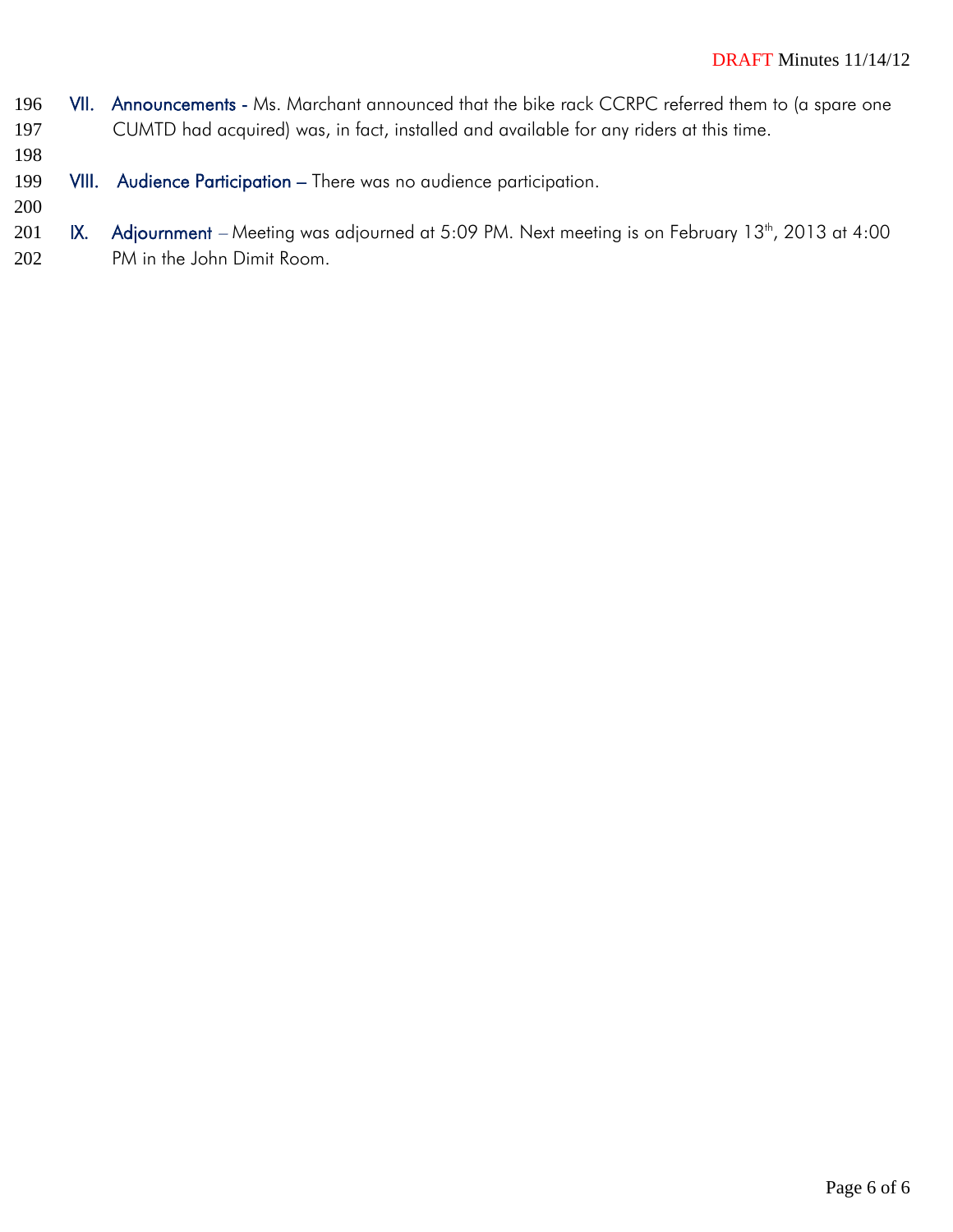# Champaign County Rural Transit Advisory Group (RTAG) Draft Quarterly Report 2-13-13



## Provider: CRIS Rural Transit (CRIS)

## <u>FY13 2<sup>nd</sup> Quarter:</u> October 1st – December 31st, 2012

Numbers below can be reconciled as needed (common in rural transit systems). IDOT-DPIT grants operate on IL Fiscal Year (July-June); therefore this RTAG reports cover the last completed quarter.

Trips - In the table below, excluding service contracted service, trip numbers reflect CRIS's provided transportation:

 $\Box$  Types of Trips – Total number of trips, broken out and classified on destination per month. A return trip, to pick-up location was classified as the same purpose as the trip preceding it.

Example: If a rider travels to a doctor's office (Trip A), afterwards goes to a grocery store (Trip B) before returning home (Trip C); then the Trip A is medical, Trip B is shopping, and Trip C is shopping as well.

- Total Trips A trip is one unit of service (i.e. one person starts/ends a ride by entering and exiting a vehicle).  $\Box$
- Total Days Total service days (M F) that CRIS was operating within a month (\* indicates holiday(s) occurred).  $\Box$
- Average Trips *Per Day* Total trips divided by total days.  $\Box$
- Services  $\Box$ 
	- $\circ$  Lift Number of trips requiring a lift to be used.
	- o 60+ Services Trips indicate total senior rides provided.

|                  |     | <b>Types of Trips</b> |          |        |                 |          |        | ⊺otal        | ŀ<br>Total        | Average      |      | <b>Services</b> |
|------------------|-----|-----------------------|----------|--------|-----------------|----------|--------|--------------|-------------------|--------------|------|-----------------|
| Month            | Med | Personal              | Shopping | Social | Employment      | Edu      | Misc   | <b>Trips</b> | Days <sup>'</sup> | <b>Trips</b> | Lift | $60+$           |
| $Oct*$           | 553 | 345                   | 99       | 259    | 27 <sup>2</sup> | 92       | ⌒<br>∸ | ,621         | $22*$             | 74           | 45   | 814             |
| Nov <sup>*</sup> | 442 | 242                   | 94       | 283    | 237             | 73       |        | ,377         | $19*$             | 73           | 32   | 735             |
| Dec*             | 405 | 60                    | 103      | 240    | 195             | ろろ<br>ںں |        | 136          | $20*$             | 57           | 20   | 595             |

Vehicles – The table below reflects the transit system's capacity:

- Number of Vehicles used for transportation services within Champaign County (excluding service contract vehicles);  $\Box$
- 6, 12, & 14 passenger references number of rider seats per vehicle in service (all vehicle have an ADA lift); and  $\hfill\square$
- Total Miles driven by vehicles within a month.  $\Box$

| <b>Month</b> | Number of Vehicles | <b>Total Miles</b> |        |
|--------------|--------------------|--------------------|--------|
|              | 6 passenger        | 14 passenger       |        |
| $Oct^*$      |                    |                    | 24,060 |
| Nov*         |                    |                    | 20,563 |
| Dec*         |                    |                    | 18,205 |